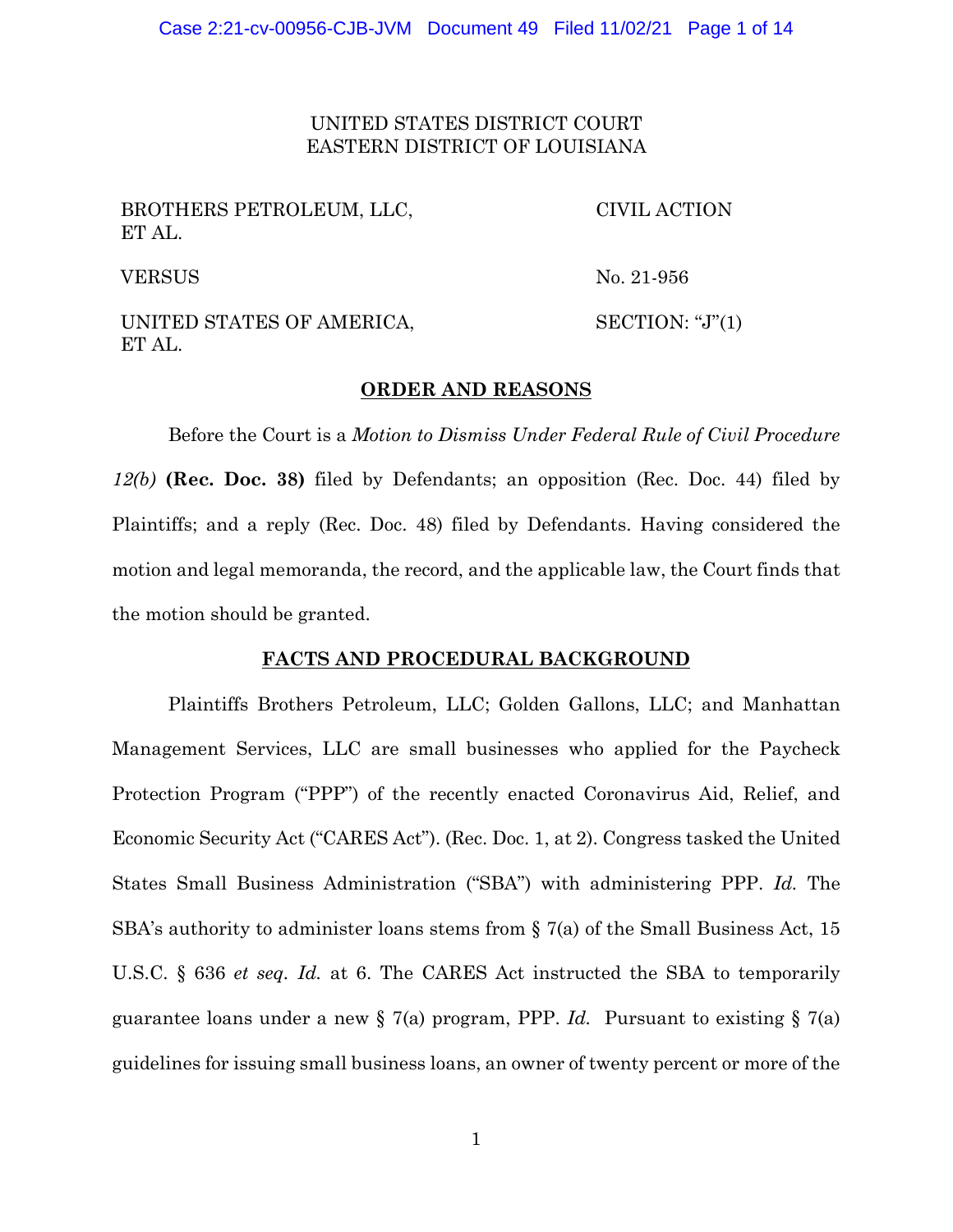#### Case 2:21-cv-00956-CJB-JVM Document 49 Filed 11/02/21 Page 2 of 14

equity of a business, who is subject to an indictment for a felony, is not eligible to receive an SBA loan ("the Criminal History Exclusion"). (Rec. Doc. 27, at 3).

Imad Hamadan, owner of more than twenty percent of the equity in the three Plaintiff LLCs, is currently subject to a felony indictment. (Rec. Doc. 1, at 27–30). Therefore, the Plaintiff LLCs were deemed ineligible for PPP under the Criminal History Exclusion. *Id.* at 29.

In response, Plaintiffs filed this action, seeking injunctive and declaratory relief. Plaintiffs then filed a motion for preliminary injunction, which was denied by this Court based upon strong Fifth Circuit precedent that district courts lack subject matter jurisdiction to grant such relief against the SBA. (Rec. Doc. 38, at  $1-2$ ). Defendants subsequently filed the instant motion. Defendants seek dismissal of the case for lack of subject matter jurisdiction, in direct response to the Court's finding in Plaintiffs' motion for preliminary injunction, or. in the alternative, dismissal under 12(b)(6) for failure to state a claim.

# **LEGAL STANDARD**

In deciding a motion to dismiss for lack of subject matter jurisdiction under Federal Rule of Civil Procedure 12(b)(1), "the district court is 'free to weigh the evidence and resolve factual disputes in order to satisfy itself that it has the power to hear the case.'" *Krim v. pcOrder.com, Inc.*, 402 F.3d 489, 494 (5th Cir. 2005). The party asserting jurisdiction must carry the burden of proof for a Rule 12(b)(1) motion to dismiss. *Randall D. Wolcott, M.D., P.A. v. Sebelius*, 635 F.3d 757, 762 (5th Cir. 2011). The standard of review for a motion to dismiss under Rule 12(b)(1) is the same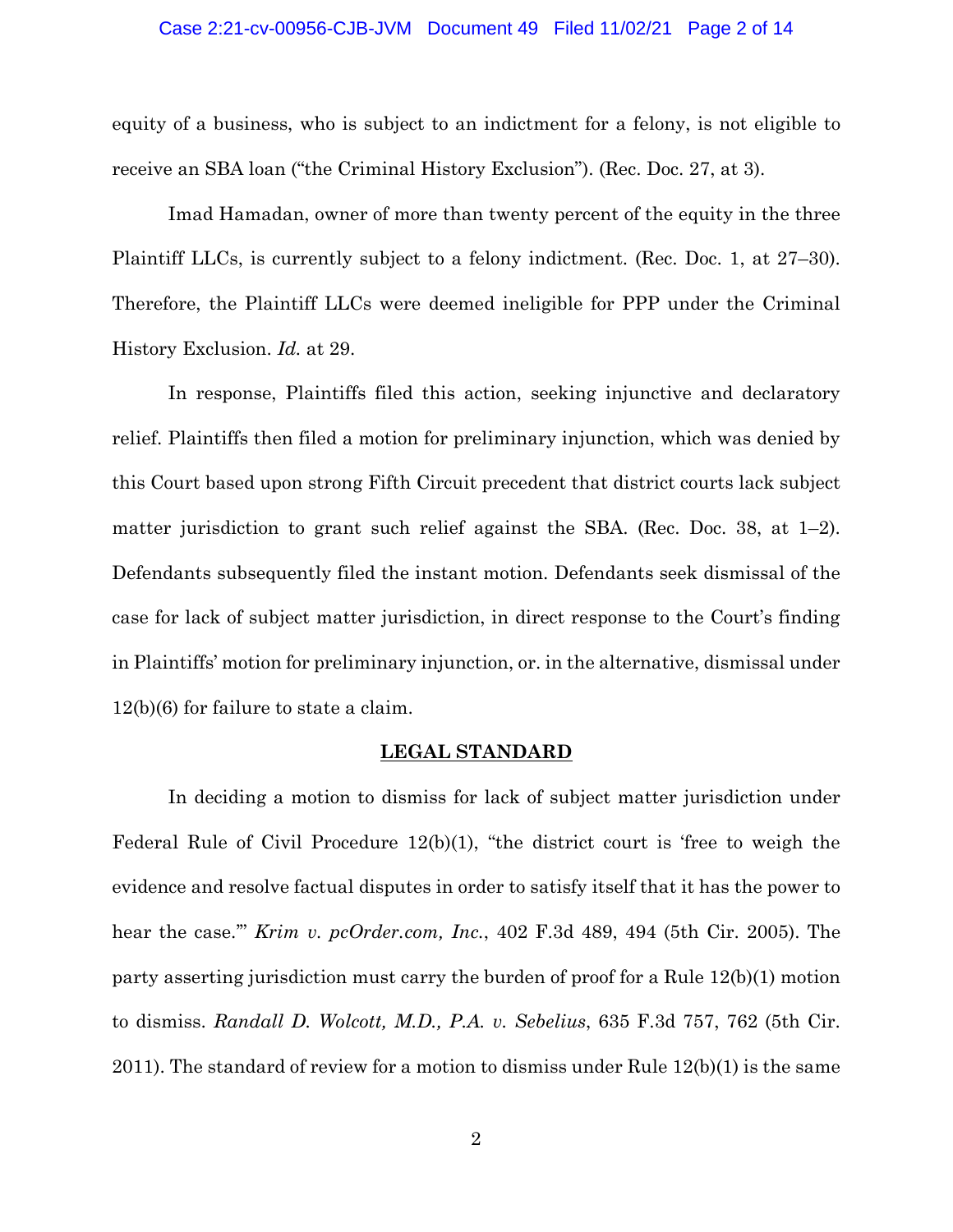#### Case 2:21-cv-00956-CJB-JVM Document 49 Filed 11/02/21 Page 3 of 14

as that for a motion to dismiss pursuant to Rule 12(b)(6). *United States v. City of New Orleans*, No. 02-3618, 2003 WL 22208578, at \*1 (E.D. La. Sept. 19, 2003). If a court lacks subject matter jurisdiction, it should dismiss without prejudice. *In re Great Lakes Dredge & Dock Co.*, 624 F.3d 201, 209 (5th Cir. 2010). When "a Rule 12(b)(1) motion is filed in conjunction with other Rule 12 motions, the court should consider the Rule 12(b)(1) jurisdictional attack before addressing any attack on the merits." *Id.* (internal quotation marks and citation omitted).

To survive a Rule 12(b)(6) motion to dismiss, the plaintiff must plead sufficient facts to "'state a claim to relief that is plausible on its face.'" *Ashcroft v. Iqbal*, 556 U.S. 662, 678 (2009) (*quoting Bell Atl. Corp. v. Twombly*, 550 U.S. 544, 570 (2007)). A claim is facially plausible when the plaintiff pleads facts that allow the court to "draw the reasonable inference that the defendant is liable for the misconduct alleged." *Id*. The factual allegations in the complaint "must be enough to raise a right to relief above the speculative level." *Twombly*, 550 U.S. at 555. "[D]etailed factual allegations" are not required, but the pleading must present "more than an unadorned, the-defendant-unlawfully-harmed-me accusation." *Iqbal*, 556 U.S. at 678. The court must accept all well-pleaded facts as true and must draw all reasonable inferences in favor of the plaintiff. *Lormand v. U.S. Unwired, Inc.*, 565 F.3d 228, 232 (5th Cir. 2009). However, "'conclusory allegations or legal conclusions masquerading as factual conclusions will not suffice to prevent a motion to dismiss.'" *Beavers v. Metro. Life Ins. Co.*, 566 F.3d 436, 439 (5th Cir. 2009) (citation omitted).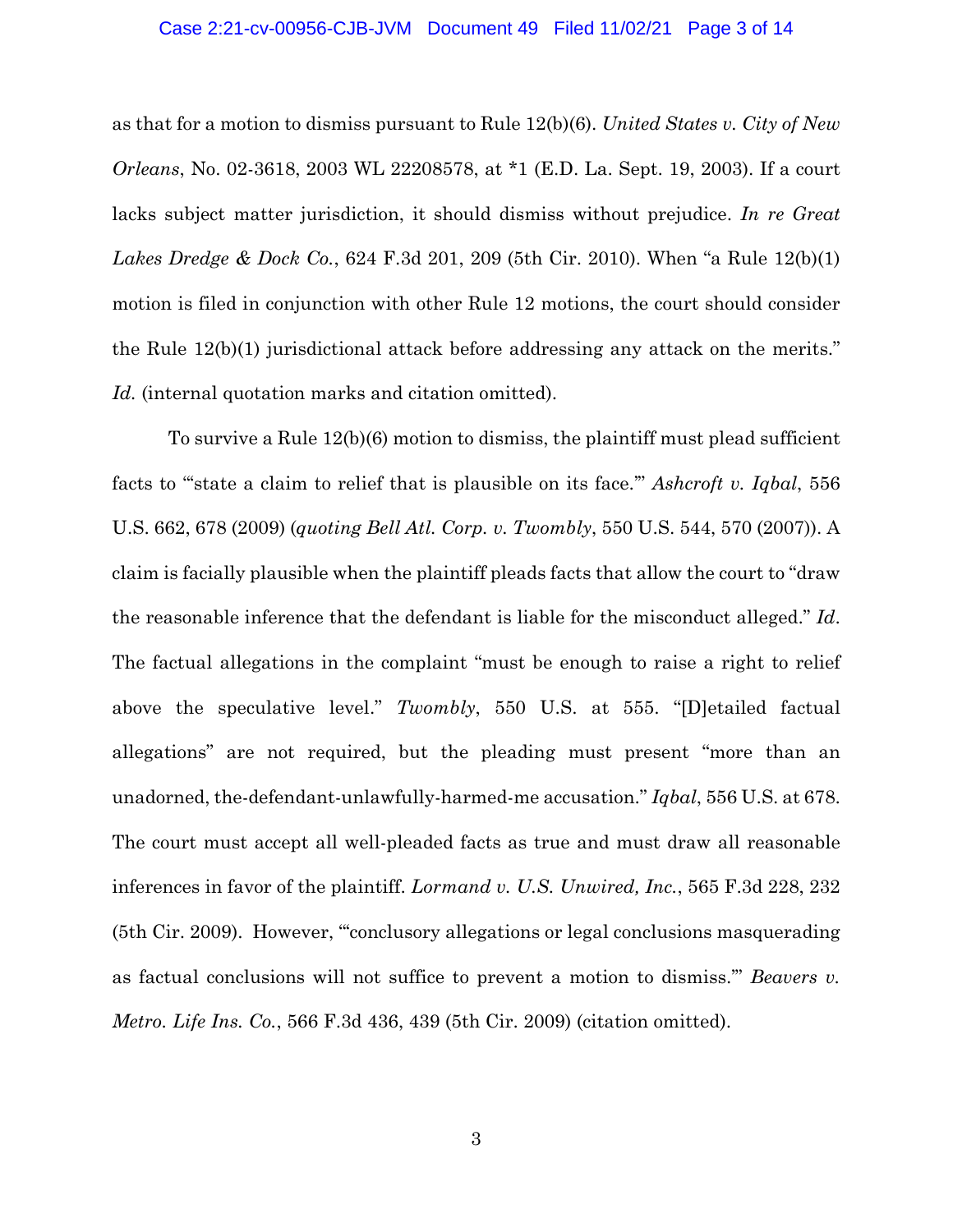#### **DISCUSSION**

#### **I. 12(B)(1) – SUBJECT MATTER JURISDICTION AND DECLARATORY RELIEF**

Plaintiffs acknowledge that Fifth Circuit precedent does not allow for injunctive relief against the SBA. (Rec. Doc. 44, at 2). However, Plaintiffs contend that declaratory relief is still available. *Id.* The Declaratory Judgment Act grants wide discretion to a court, acting within its independent jurisdiction in a case of actual controversy, to "declare the rights and other legal relations of any interested party." 28 U.S.C. § 2201(a).

In *Pottharst v. Small Business Administration*, the plaintiff sought both declaratory and monetary relief. 329 F. Supp. 1142, 1145 (E.D. La. 1971). The court found that "Congress has granted authority for the Administrator of the Small Business Administration to sue and be sued in 15 U.S.C. § 634(b), providing, by way of limitation, that 'no attachment, injunction, garnishment, or other similar process, mesne or final, shall be issued against the Administrator or his property.' There is therefore, the court found, *express statutory authority for declaratory and monetary relief*." *Id.* at 1145–46 (emphasis added).

Years later, the Fifth Circuit in *Valley Construction Co. v. Marsh* held "that if plaintiffs can prevail on the merits upon trial, a declaratory judgment is a proper remedy" against the SBA as long as the request for declaratory relief is not "a shallow subterfuge for an unavailable injunction." 714 F.2d 26, 29 (5th Cir. 1983). Other circuits have reached the same conclusion. *See Mar v. Kleppe*, 520 F.2d 867 (10th Cir. 1975) ("The likelihood is that the statute excepts the injunction because of the threat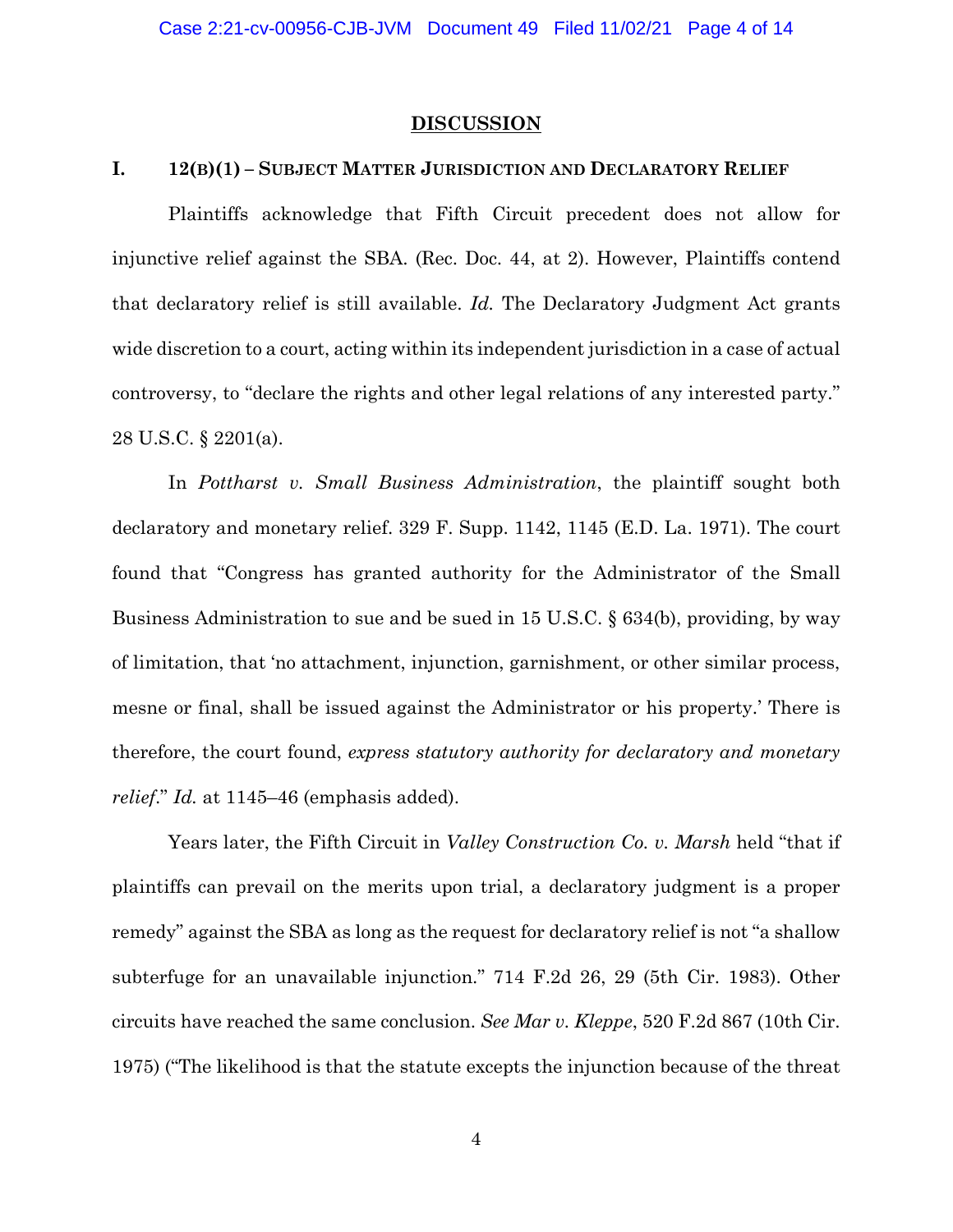#### Case 2:21-cv-00956-CJB-JVM Document 49 Filed 11/02/21 Page 5 of 14

of impeding or interfering with the administrative process. It does not, however, preclude an action for damages or one seeking a declaratory judgment."); *Ulstein Maritime Ltd. v. United States*, 833 F.2d 1052 (1st Cir. 1987) ("But a declaratory judgment is a milder remedy which is frequently available in situations where an injunction is unavailable or inappropriate. Thus, even courts that have accepted the view that the SBA is immune from injunction have held that declaratory relief against the SBA is not synonymous with an injunction."); and *Little v. United States*, 645 F.2d 77 (7th Cir. 1981).

Here, Plaintiffs are seeking a declaration that (1) the Criminal Background Exclusion is contrary to law; (2) the Criminal Background Exclusion is arbitrary and capricious; and (3) the SBA and its Administrator unlawfully withheld agency action through their promulgation and/or application of the Criminal Background Exclusion. A declaration of any of the above would not be "subtle subterfuge," but simply a statement of the existing legal rights. Therefore, the Court will proceed to the 12(b)(6) analysis.

# **II. 12(B)(6)**

#### **A. CONTRARY TO LAW**

The Administrative Procedure Act ("APA") requires the court to "hold unlawful and set aside agency action" that is "in excess of statutory jurisdiction, authority, or limitations." 5 U.S.C. §706(2)(C). To determine if an agency exceeded its statutory authority, the court applies the two-step analysis from *Chevron, U.S.A., Inc. v. Natural Resources Defense Council, Inc.* 467 U.S. 837 (1984). Under the first step of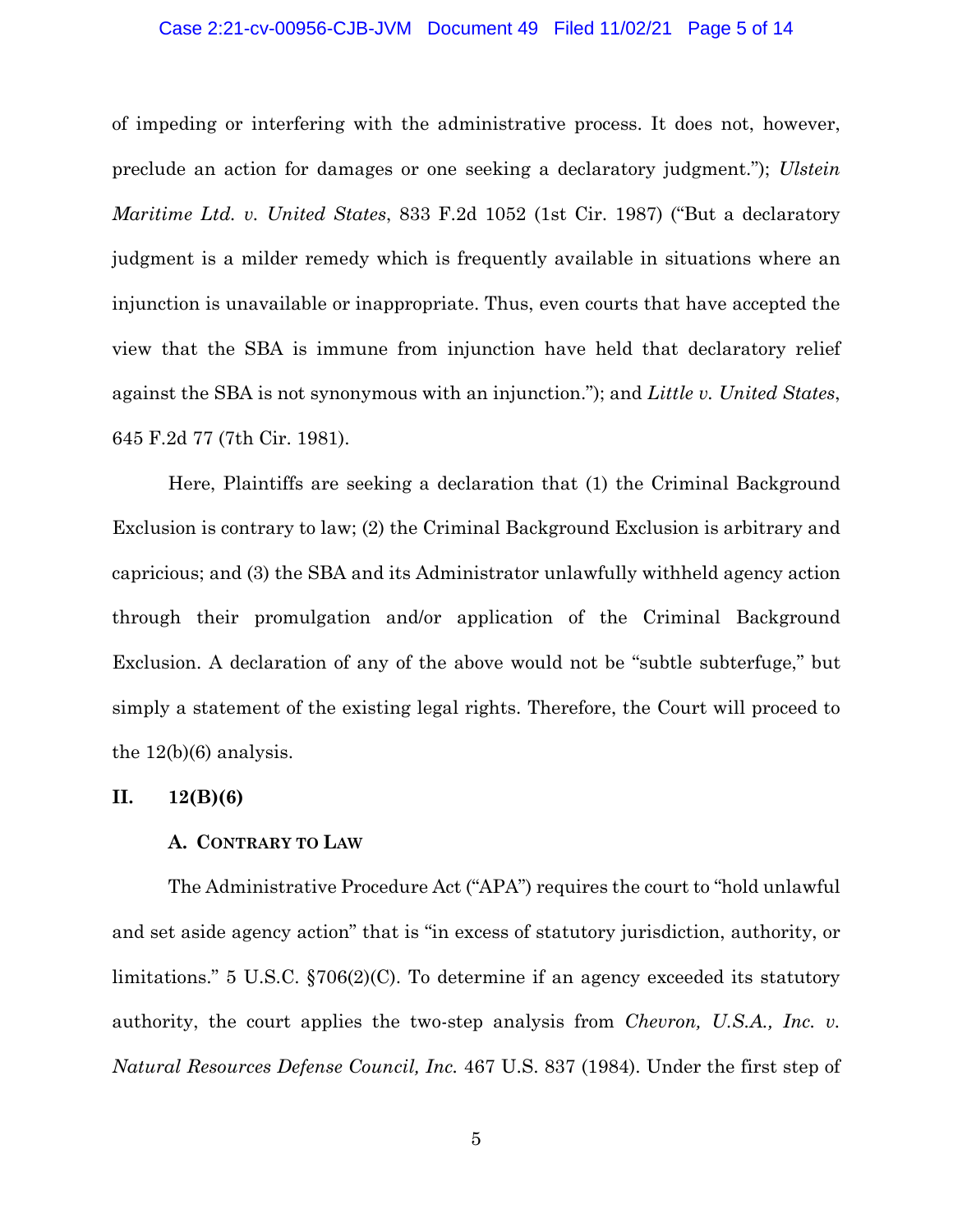## Case 2:21-cv-00956-CJB-JVM Document 49 Filed 11/02/21 Page 6 of 14

*Chevron*, the court asks whether "Congress has directly spoken to the precise question at issue." *Huawei Techs. USA, Inc. v. Fed. Commc'ns Comm'n*, 2 F.4th 421, 433 (5th Cir. 2021) (*citing Acosta v. Hensel Phelps Constr. Co.*, 909 F.3d 723, 730 (5th Cir. 2018) and *quoting Chevron*, 467 U.S. at 842–44). If the answer is yes, the court must "give effect to the unambiguously expressed intent of Congress" and reverse an agency's interpretation that fails to conform to the statutory text. *Id.* (*quoting Chevron*, 467 U.S. at 842–43). In its analysis of the statute, the court relies on "authoritative Supreme Court decisions" and "conventional standards of statutory interpretation," looking to "text, structure, and the overall statutory scheme." *Id.* (*quoting Chamber of Com. v. U.S. Dep't of Lab.*, 885 F.3d 360, 369 (5th Cir. 2018)).

However, if the answer to the first *Chevron* question is no, and the statute is silent or ambiguous as to the specific issue, the court then asks whether "the agency's answer is based on a permissible construction of the statute." *Id.* (citations omitted). When the agency's construction is reasonable, the court will defer to the agency's construction, but when the agency's construction is "arbitrary, capricious, or manifestly contrary to the statute," the court must set aside the agency action. *Id.* There is considerable deference given to the agency's construction of the statute, and "a court may not substitute its own construction of a statutory provision for a reasonable interpretation made by the administrator of an agency." *Chevron*, 467 U.S. at 844. Notably, the agency's interpretation does not have to be an inevitable one, only a permissible one. *Sullivan v. Everhart*, 494 U.S. 83, 93 (1990).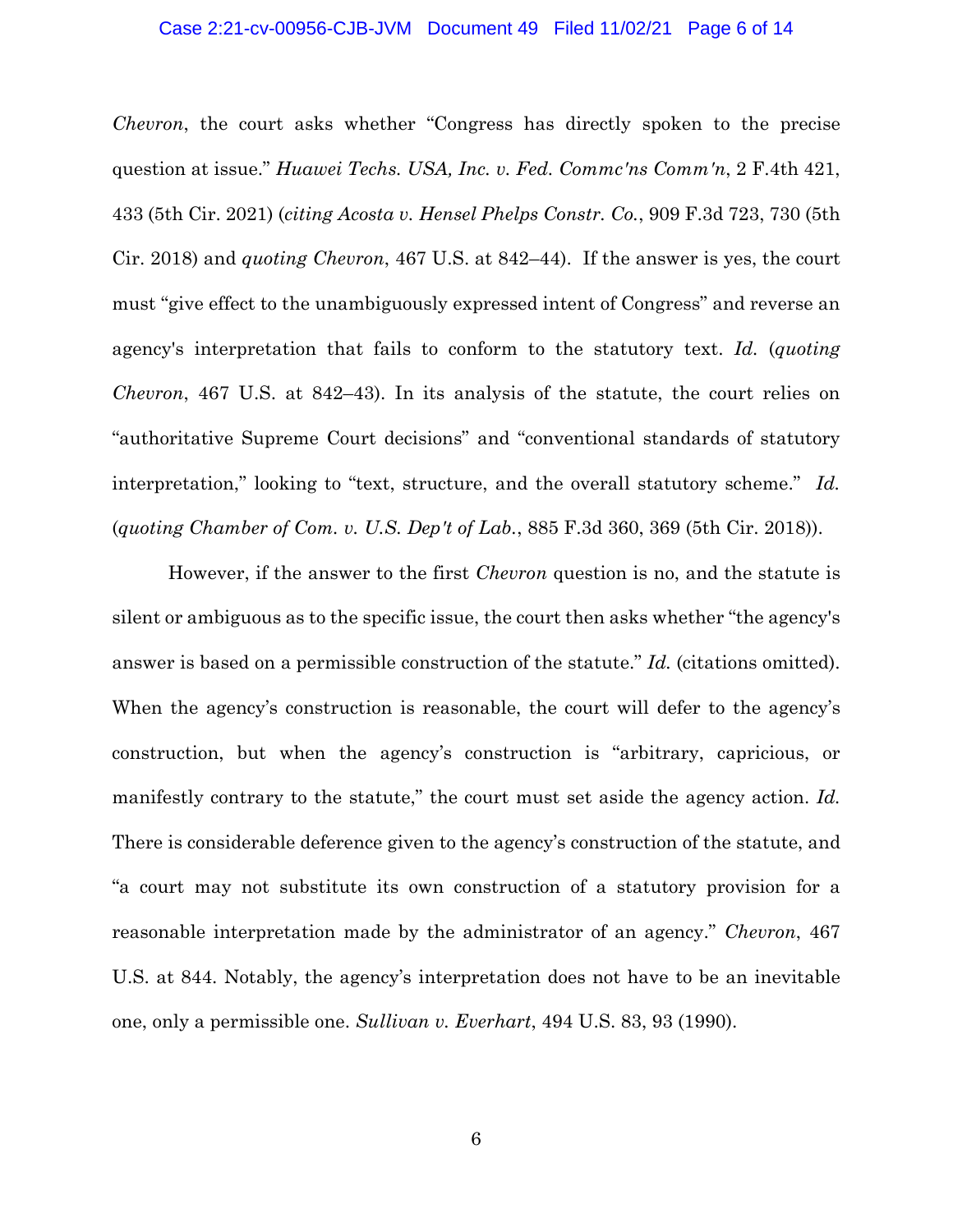#### Case 2:21-cv-00956-CJB-JVM Document 49 Filed 11/02/21 Page 7 of 14

Here, Defendants assert that the SBA acted within the bounds of its statutory authority in excluding applicants with certain criminal histories because Congress made the considered decision not to establish PPP as a freestanding program. (Rec. Doc. 27, at 13). Instead, Defendants aver that Congress added it into the existing § 7(a) program, thus subjecting it to existing conditions and regulations. *Id.* Moreover, Defendants contend that SBA's determination to exclude applicants with certain criminal histories is wholly consistent with the CARES Act and its aims. *Id.* at 14.

In opposition, Plaintiffs argue that the SBA may consider only two factors in determining PPP loan eligibility. (Rec. Doc. 44, at 7). Plaintiffs arrive at this conclusion based upon (1) statutory interpretation of the phrase "*any* small business *shall* be eligible." *Id.* at 2–7 (emphasis added) and (2) a reliance on the court's analysis in *DV Diamond Club of Flint, LLC v. U.S. Small Business Administration*, 459 F. Supp. 3d 943 (E.D. Mich. 2020). *Id.* at 7. In *DV Diamond Club*, the court held that, in enacting the CARES Act, "Congress . . . establish[ed] only two criteria for PPP loan guarantee eligibility and provid[ed] that any business concern shall be eligible for a PPP loan guarantee if it met those criteria." 459 F. Supp. 3d at 946 (citations and alterations omitted). *DV Diamond Club*, however, was focused on the Adult Entertainment Exclusion. *Id.* at 956. The court was not focused on the bankruptcy or criminal history exclusions, which are based upon the § 7(a) statutory requirement that all loans "be of such sound value . . . as reasonably to assure repayment." 15 U.S.C.  $\S$  636(a)(6). The SBA considers bankruptcy and criminal history status for small business loans because loan applicants "must be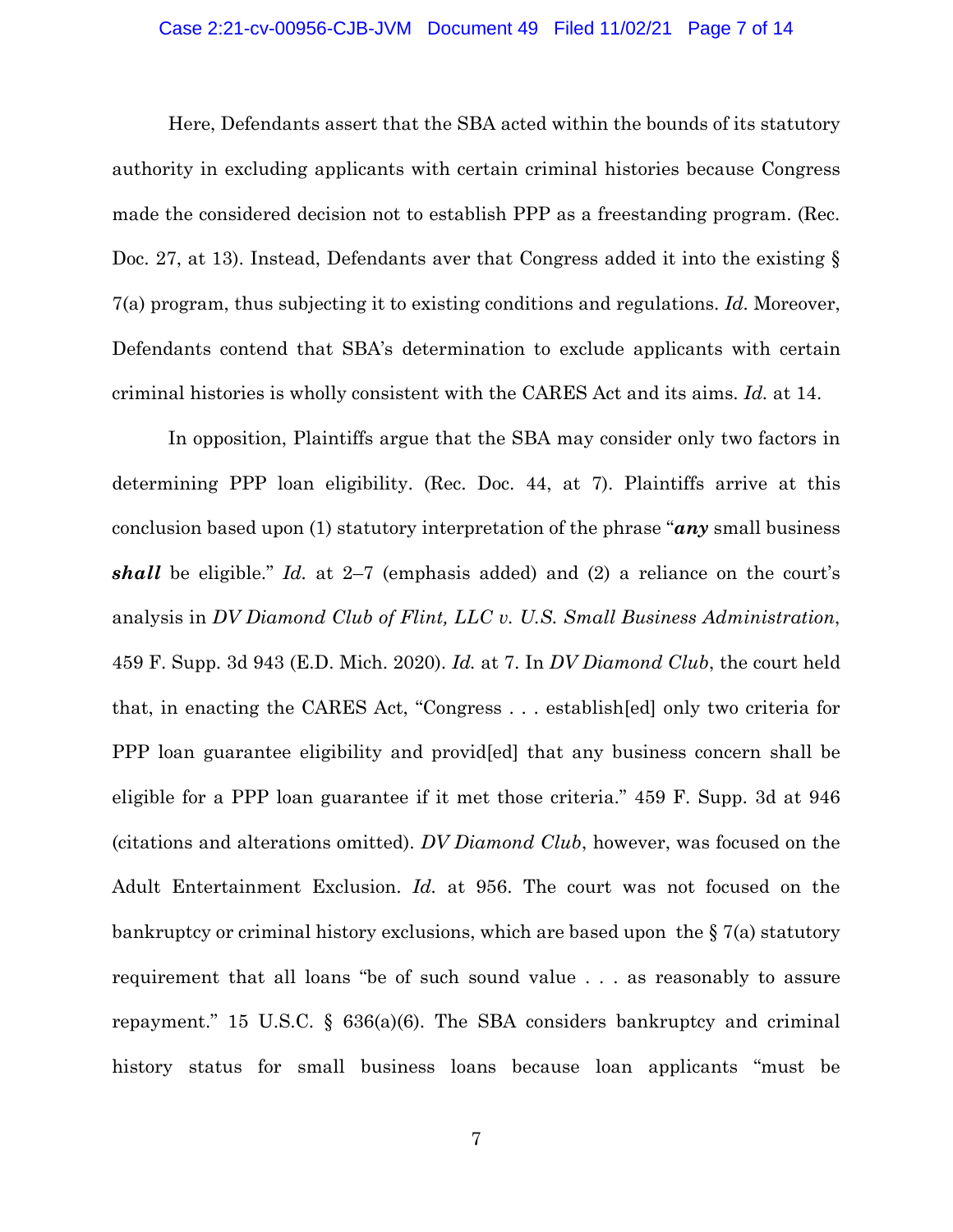creditworthy." 13 C.F.R. § 120.150. Thus, an inquiry into creditworthiness to determine the "[s]trength of the business," the "[a]bility to repay the loan with earnings from the business," and the "[p]otential for long-term success" must be made. *Id.*

Therefore, the bankruptcy exclusion cases are more comparable, *see, e.g., In re Gateway Radiology Consultants, P.A.*, 983 F. 3d 1239 (11th Cir. 2020) (finding SBA did not exceed its statutory authority in issuing its bankruptcy debtor ineligibility rule), as is the case of *Defy Ventures, Inc. v. U.S. Small Business Administration*. 469 F. Supp. 3d 459 (D. Md. 2020), the only case to date that analyzed the Criminal History Exclusion in conjunction with PPP.

In *Defy Ventures, Inc.1*, the plaintiffs first argued, as Plaintiffs do here, that Congressional intent was for "all businesses [to] be eligible to apply for PPP funding." 469 F. Supp. 3d at 472. The *Defy* court rejected this argument, stating:

The CARES Act states that "[d]uring the covered period, in addition to small business concerns, any business concern" is eligible if it meets certain size restrictions. The preceding reference to "small business concerns" and the subsequent reference to size restrictions indicate that "any" is meant to indicate that SBA financial assistance is not limited in the PPP just to small business concerns. But "the Court disagrees with Plaintiffs that in expanding the size restrictions, Congress unambiguously provided that there could be no other eligibility criteria."

*Id.* at 472–73 (*quoting* 15 U.S.C. § 636(a)(36)(D)(i) and *Diocese of Rochester v. Small Bus. Admin.*, 466 F. Supp. 3d 363, 376 (W.D.N.Y 2020)). Moreover, the court found that "the statutory context also supports that Congress presumed other restrictions would apply" because other sections of the CARES Act "expressly lift normally

<sup>1</sup> In *Defy Ventures, Inc.*, the court was analyzing these issues on a motion for preliminary injunction.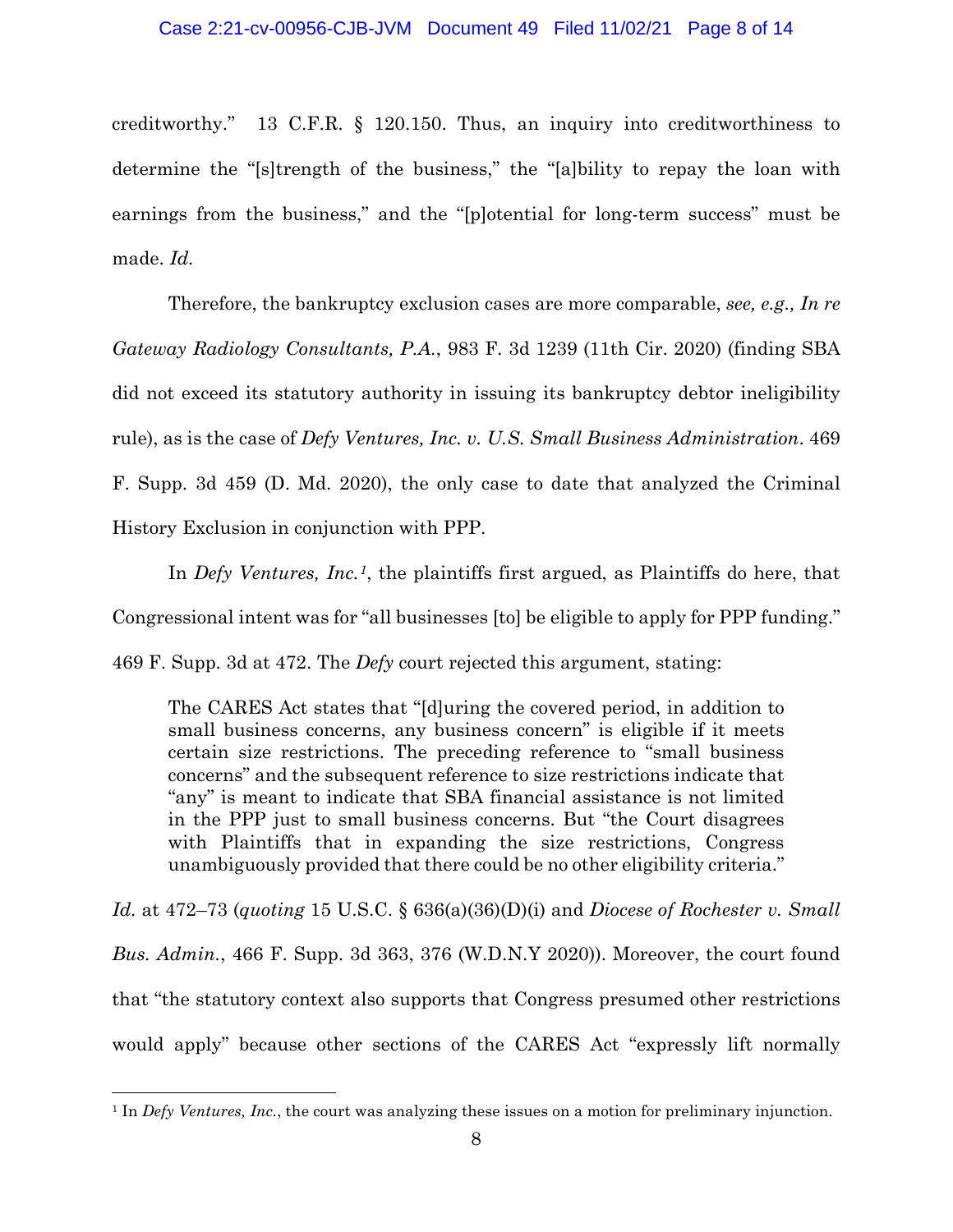# Case 2:21-cv-00956-CJB-JVM Document 49 Filed 11/02/21 Page 9 of 14

applicable restrictions on loan eligibility." *Id.* at 473 (citing *Diocese of Rochester v. Small Bus. Admin.*, 466 F. Supp. 3d at 376) ("[t]hese waivers of otherwise applicable eligibility requirements would be superfluous if, in fact,  $\S$  1102(a)(36)(D)(i) unambiguously eliminated any requirement beyond size."). However, because the *Defy* court found that Congress' intent was not clear, it looked to the SBA's interpretation. *Id.*

The *Defy* plaintiffs argued that (1) Congress did not delegate authority to the SBA to issue regulations to implement the PPP, and (2) that the SBA's interpretation was unreasonable. *Id.* at 473–74. The *Defy* court rejected both of these arguments. *Id.* First, § 1114 of the CARES Act provides emergency rulemaking authority to the SBA.2 *Id.* (*citing* 15 U.S.C. § 636(a)(36)(B)). Second, because the SBA had rule making authority, the *Defy* "court [found] that the [SBA's] June 24 [Interim Final Rule ("IFR") was] based on a permissible construction of the statute" because "Congress presumed that other eligibility restrictions would apply, and the SBA normally restricts Section 7(a) eligibility based on criminal history." *Id.* at 474. Moreover, the *Defy* court agreed with the plaintiffs "that PPP functions differently than the SBA's other loan programs," however the court found that "it is not unreasonable to consider ability to repay, because if the loans are not used for specified purposes, than [*sic*] they are not forgivable." *Id.*

<sup>2</sup> The CARES Act states that "the Administrator shall issue regulations to carry out this title and the amendments made by this title." 15 U.S.C. § 9012. Section 1102(a) of the CARES Act further provides that "[e]xcept as otherwise provided in this paragraph, the Administrator may guarantee covered loans under the same terms, conditions, and processes as a loan made under [Section 7(a)]."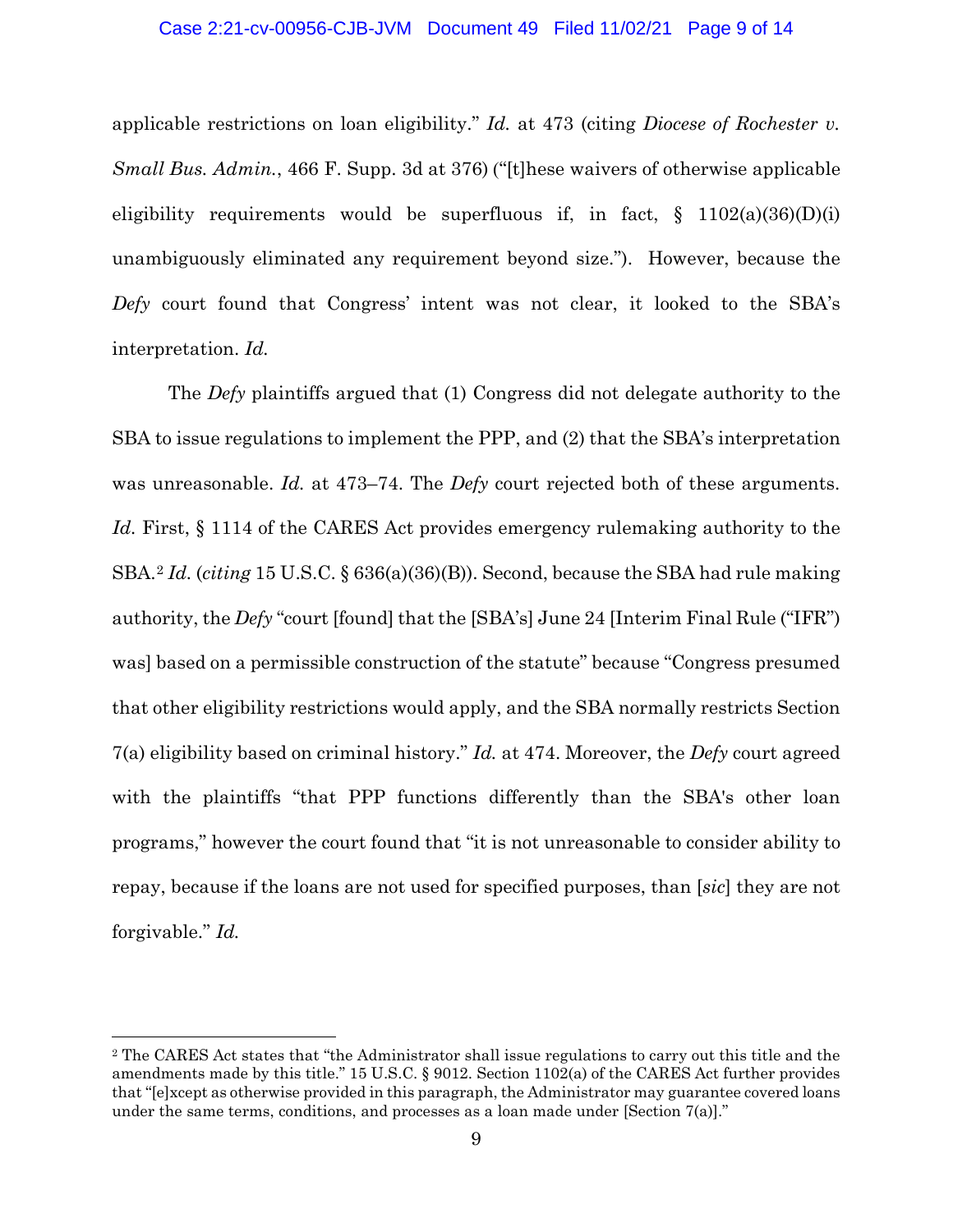Moreover, other courts have examined the CARES Act in the context of its overall statutory scheme and "have held that the Congress did not intend CARES Act criteria to be the exclusive criteria for the disaster loans, did not eliminate longstanding eligibility criteria, and instead temporarily expanded eligibility regarding size for disaster loans." *Pharaohs GC, Inc. v. Small Bus. Admin.*, No. 20-CV-665, 2020 WL 3489404, at \*4–5 (W.D.N.Y. June 26, 2020), *aff'd*, 990 F. 3d 217 (2d Cir. 2021) (the CARES Act did not speak to whether the SBA may impose additional restrictions on eligibility regarding criminal-history and prurient-business exclusions); *see also Tradeways, Ltd. v. Dep't of the Treasury*, No. ELH-20-1324, 2020 WL 3447767, at \*13 (D. Md. June 24, 2020) (same regarding exclusions from the PPP for debtors in bankruptcy); *Diocese of Rochester v. Small Bus. Admin.*, 466 F. Supp. 363 (W.D.N.Y. 2020) (same; points to other provisions in the CARES Act that anticipate additional eligibility criteria or waive requirements; "[t]hese waivers of otherwise applicable eligibility requirements would be superfluous if, in fact, [the CARES Act] unambiguously eliminated any requirement beyond size.").

This Court finds the analysis in *Defy Ventures, Inc*., compelling. Further, Plaintiffs' reliance on the Sixth Circuit's motion panel decision and insistence that the Court disregard any decisions to the contrary is insufficient. As this Court stated during the preliminary injunction hearing, the Sixth Circuit's decision in *DV Diamond Club*, "was a motions panel. It wasn't the merits panel on an appeal... You're still staring at the Fifth Circuit and the other two circuits [Eleventh Circuit and Second Circuit] that are pretty strong precedent against you." (Rec. Doc. 45, at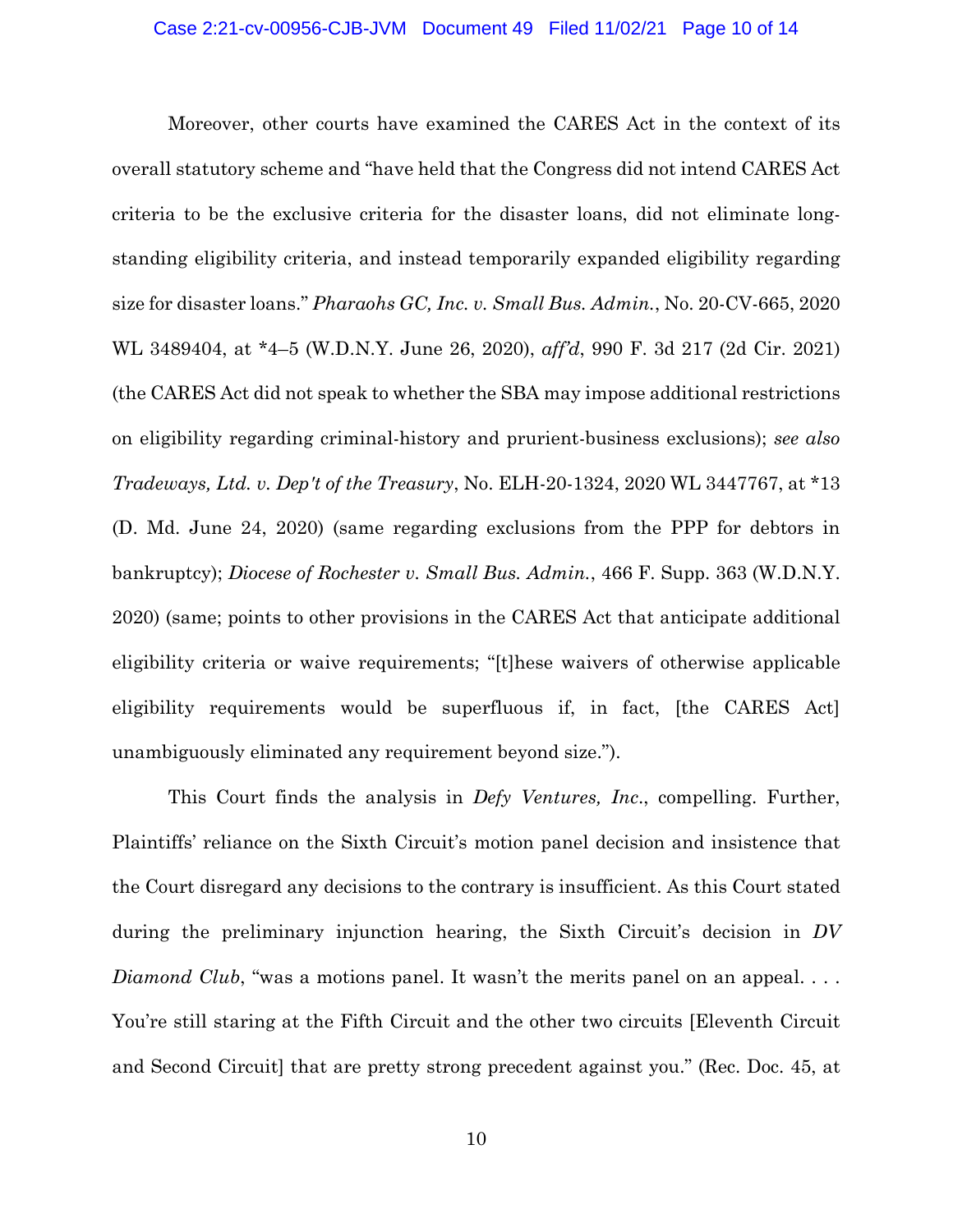8–9). Therefore, the Court finds that the Criminal History Exclusion is not in excess of the SBA's statutory authority or otherwise not in accordance with the law.

# **B. ARBITRARY AND CAPRICIOUS**

Even though the SBA did not act in excess of its statutory authority, it may still have acted arbitrarily and conspicuously in violation of 5 U.S.C. § 706(2). "The APA's arbitrary-and-capricious standard requires that agency action be reasonable and reasonably explained. . . . A court simply ensures that the agency has acted within a zone of reasonableness and, in particular, has reasonably considered the relevant issues and reasonably explained the decision." *FCC v. Prometheus Radio Project*, 141 S. Ct. 1150, 1158 (2021) (citations omitted). "Normally, an agency rule would be arbitrary and capricious if the agency has relied on factors which Congress has not intended it to consider, entirely failed to consider an important aspect of the problem, offered an explanation for its decision that runs counter to the evidence before the agency, or is so implausible that it could not be ascribed to a difference in view or the product of agency expertise." *Motor Vehicle Mfrs. Ass'n of U.S. v. State Farm Mut. Auto. Ins. Co.*, 463 U.S. 29, 43 (1983). "To comply with § 706(2)(A), an agency 'must examine the relevant data and articulate a satisfactory explanation for its action including a rational connection between the facts found and the choice made.'" *Casa De Maryland v. U.S. Dep't of Homeland Security*, 924 F.3d 684, 703 (4th Cir. 2019) (*quoting id.*).

Defendants argue that the SBA did not act arbitrarily and capriciously in retaining the Criminal History Exclusion in the PPP. (Rec. Doc. 27, at 20–24).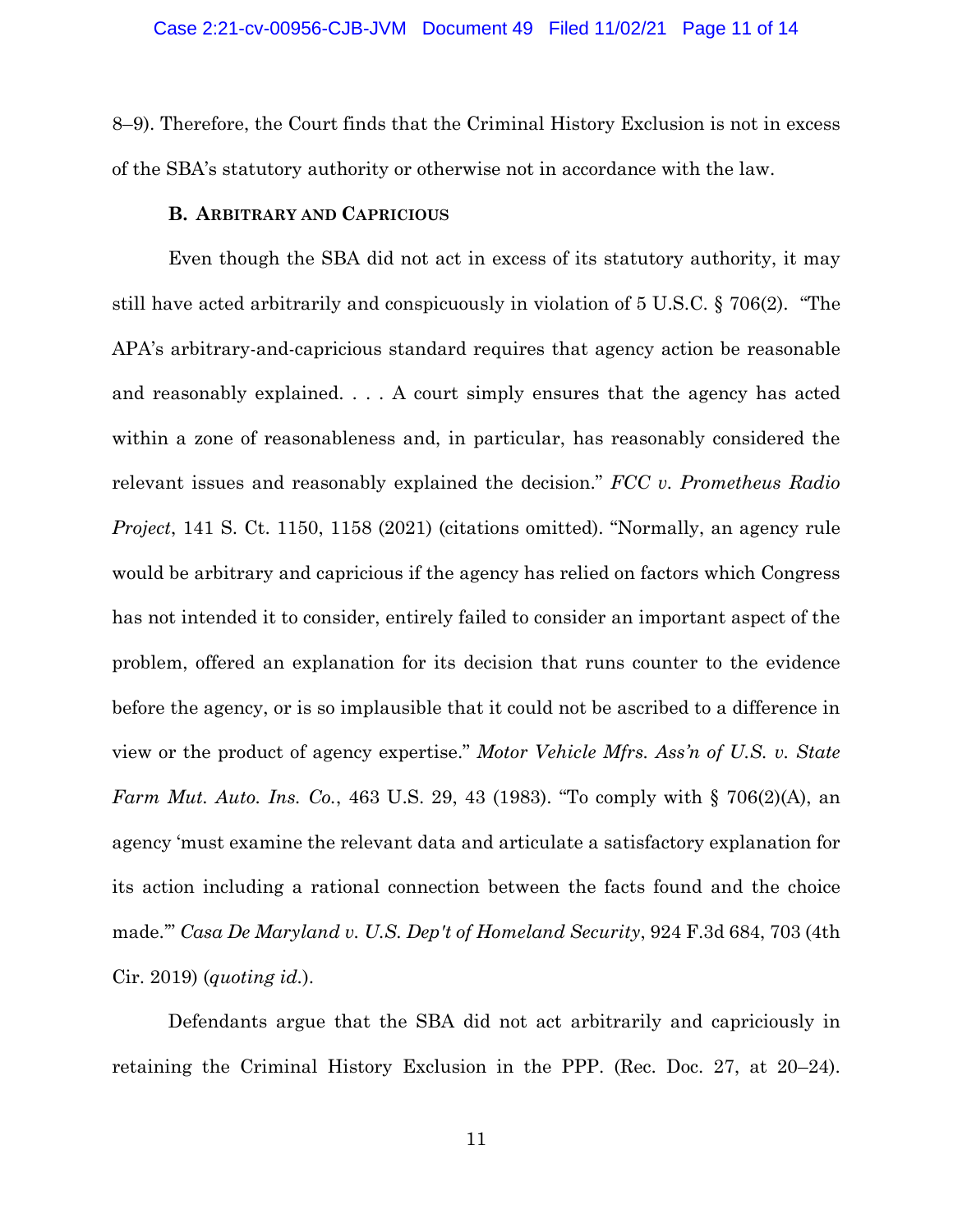## Case 2:21-cv-00956-CJB-JVM Document 49 Filed 11/02/21 Page 12 of 14

Defendants specifically cite to the June 24, 2020 IFR's explanation for the Criminal History Exclusion. *Id.* at 21. In response, Plaintiffs contend that the SBA disregarded its obligations under the APA because it failed to promulgate rules and policy based on a consideration of the relevant statutory factors and to articulate a satisfactory explanation for its actions including a rational connection between the facts found and the choice made. (Rec. Doc. 44, at 10).

On June 24, 2020, the SBA amended the Criminal History Exclusion to make the PPP eligibility requirements "more consistent with Congressional intent to provide relief to small businesses . . . ." 85 Fed. Reg. 38301, 38303. The Administrator, in consultation with the Secretary of the Treasury,

determined that [the Criminal History] restriction on eligibility remains appropriate because the operations of small business concerns present a greater danger of becoming impaired when their owners are incarcerated. As a result, they may have greater difficulty repaying their loans and present a greater credit risk. . . . [T]he borrowers' ability to repay the loans remains an important consideration.

85 Fed. Reg. 38301, 38303. Moreover, "[h]aving an owner incarcerated facing felony charges, or having a higher likelihood of reincarceration (e.g. if recently placed on probation or parole), the rule explains, could place the creditworthiness of the business in question." *Defy Ventures, Inc.*, 469 F. Supp. 3d at 476 (*citing id.*). This Court finds, just as *Defy* did, that this is an adequate and reasonable explanation for the Criminal History Exclusion.

Finally, Plaintiffs contend that the Criminal History Exclusion is contrary to the purposes of PPP. (Rec. Doc. 44, at 10). The central promise of PPP, Plaintiffs assert, was funded loan forgiveness and access for those most in need. *Id.* Plaintiffs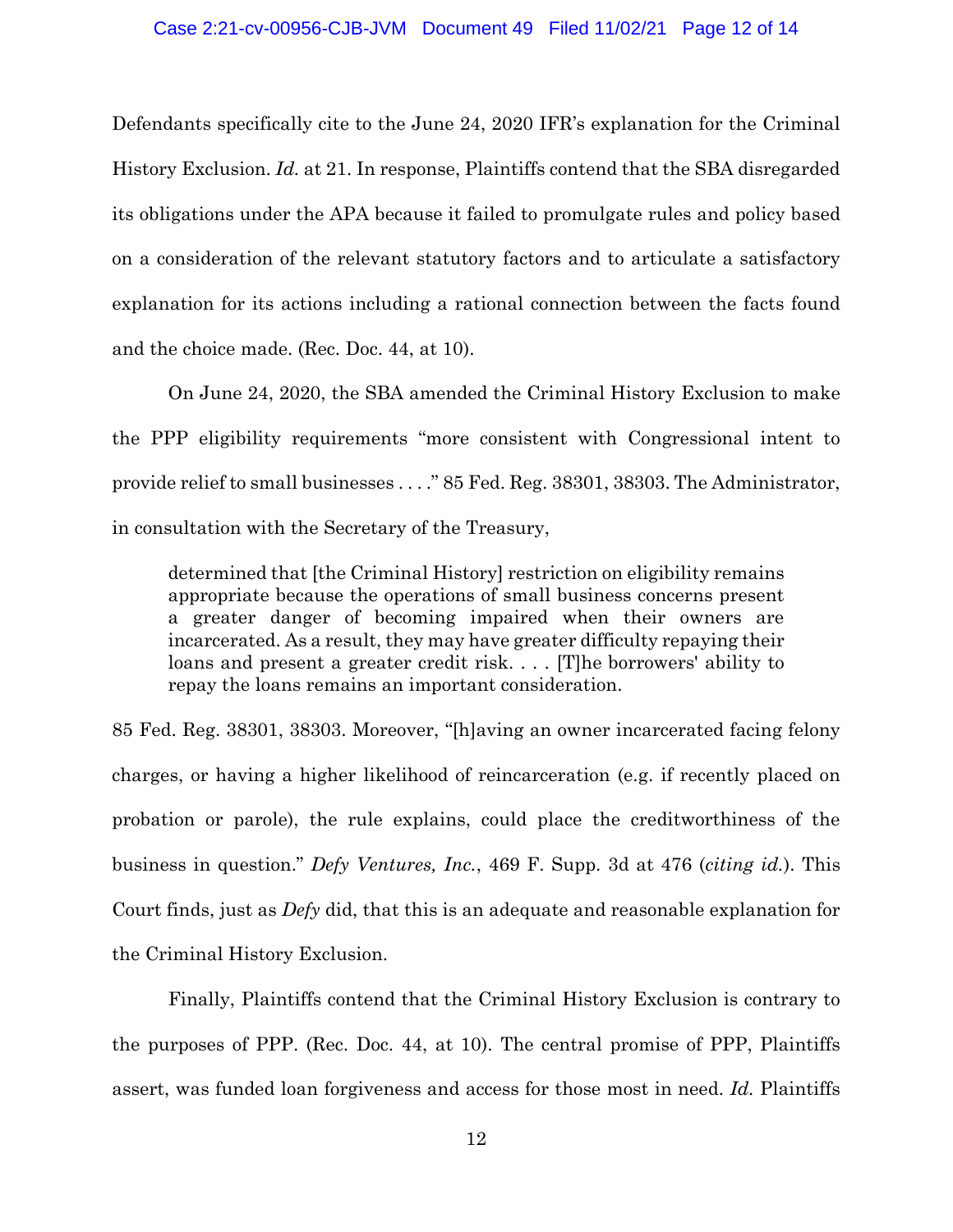#### Case 2:21-cv-00956-CJB-JVM Document 49 Filed 11/02/21 Page 13 of 14

aver that excluding small business owners, such as Plaintiffs, with only pending charges, cannot be squared with the capital access and relief driven aims of the CARES Act. *Id.* at 10–11. This Court acknowledges that several courts, based on a preliminary determination that PPP is not a loan program but a grant or support program, have found that the exclusion of bankruptcy debtors is arbitrary and capricious. *See, e.g., In re Skefos*, No. 19-29718-L, 2020 WL 2893413, at \*11–12 (W.D. Tenn. June 2, 2020); *In re Roman Catholic Church of Archdiocese of Santa Fe*, 615 B.R. 644, 654 (Bankr. D. N.M. 2020). Thus, this Court mut first determine whether PPP is a loan or grant program.

First, the text of the CARES Act consistently refers to PPP "loans." *See, e.g., Tradeways*, 2020 WL 3447767, at \*17 (noting word "loan" appears some 75 times in the CARES Act's PPP provisions). Second, Congress placed the PPP within the SBA's existing § 7(a) loan program. "PPP was not created as a standalone program but was added into the existing § 7(a) program, which subjects it to existing conditions and regulations, as well as existing SBA authority." *Pharaohs GC, Inc.*, 990 F.3d at 227 (*quoting In re Gateway Radiology Consultants, P.A.*, 983 F.3d at 1256)). Moreover, as one court explained:

Congress elected to establish a loan program, albeit one that does not look like any other loan program available from the government or the capital markets. These loans may function as a grant of aid during a crisis, but they are still—at least at their inception—loans. Until a debt evidenced by a PPP note is forgiven in accordance with the law, the holder of the note and a guarantor are rightfully concerned about the maker's ability to satisfy the debt. This is true whether or not the note bears a low, fixed rate of interest, and it is even more true where, as here, there is no collateral for the debt and no personal guarantee supporting the obligation.